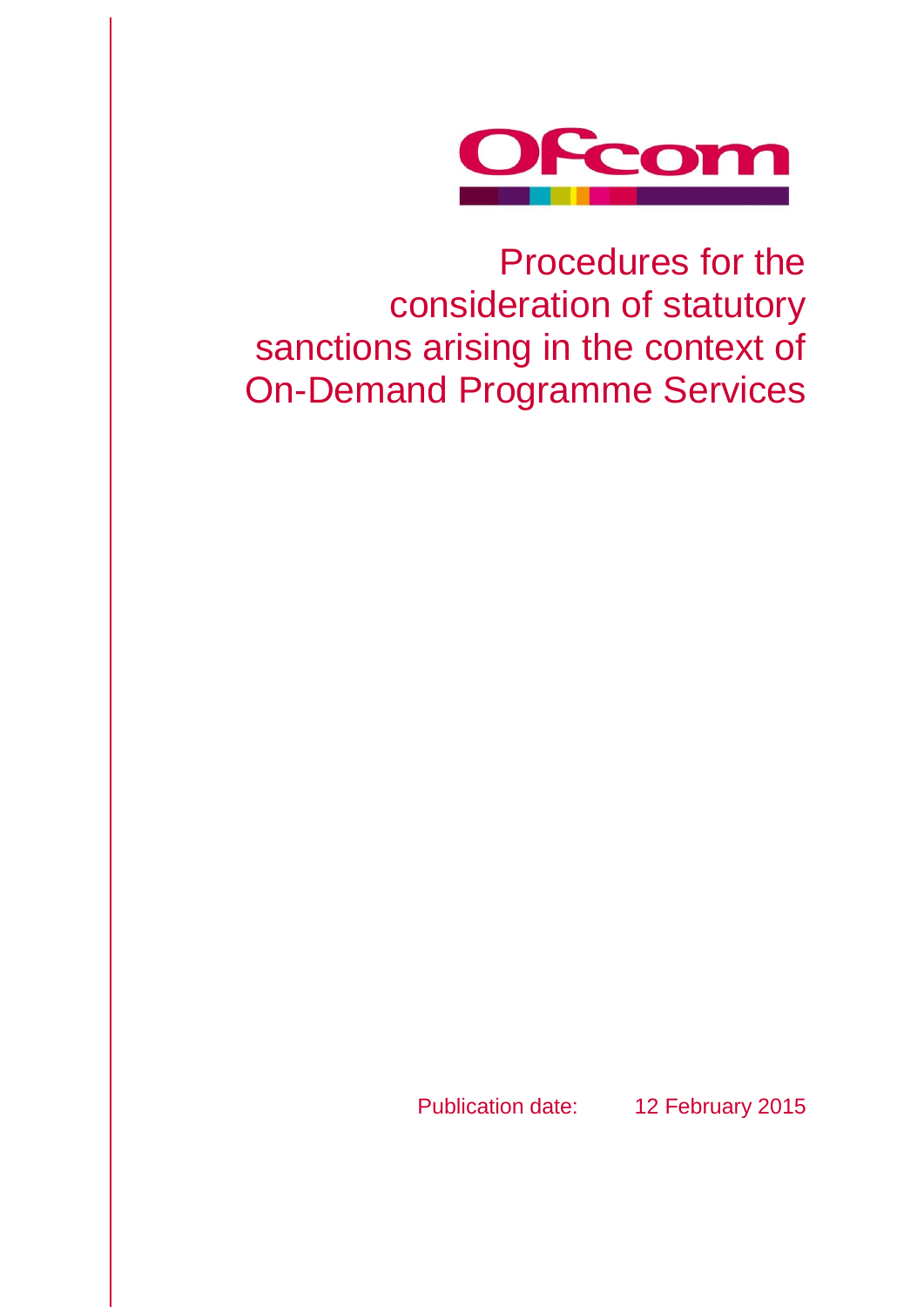# Ofcom procedures for the consideration of statutory sanctions arising in the context of On-Demand Programme Services

# **Overview and general information**

- 1.1 This document outlines the procedures that Ofcom will normally follow when considering the determination of a sanction against the provider of an On-Demand Programme Service ("an ODPS Provider")<sup>1</sup> for contravention of one (or more) of the requirements imposed on them under Part 4A of the Communications Act  $2003^2$ ("the Act"). In this document these requirements are referred to as "relevant requirements". These procedures are effective from 12 February 2015.<sup>3</sup> If Ofcom considers that it would be fairer and more appropriate to follow a different procedure in any particular case, we will explain our reasons for departing from these procedures.
- 1.2 Ofcom may designate another body to perform certain of its duties, or both Ofcom and another designated body may carry out the duties concurrently<sup>4</sup>. Ofcom has designated the Authority for Television on Demand Limited ("ATVOD") as an appropriate regulatory authority in relation to carrying out certain functions in relation to the regulation of ODPS Providers.<sup>5</sup>
- 1.3 ATVOD's powers include the power to determine whether or not an ODPS Provider is contravening, or has contravened, any of the relevant requirements of the Act. ATVOD has also been designated the power to issue enforcement notifications,<sup>6</sup> where it has reasonable grounds for believing that an ODPS Provider has contravened certain of its statutory obligations.<sup>7</sup> Both Ofcom and ATVOD may enforce compliance with an enforcement notice by issuing civil proceedings.<sup>8</sup>

<sup>-</sup>1 An "On-Demand Programme Service" is defined in section 368A of the Act. It is a service that satisfies the following criteria: i) its principal purpose is the provision of programmes which are comparable in form and content to programmes that are normally included in television programme services; ii) access to the service is "on demand; and iii) there is a person who, in relation to the service: has editorial responsibility for it, makes it available to the public, and is under the jurisdiction of the UK for the purposes of the Audiovisual Media Service Directive 2007/65/EC ("the AVMS Directive") An "ODPS Provider" has the associated meaning.

 $2$  As amended by The Audiovisual Media Services Regulations 2009 (SI 2009/2979) and the Audiovisual Media Services Regulations 2010 (SI 2010/ 419).

 $3$  The procedures set out in this document, and any related guidance, may be reviewed and amended at any time. Any major revision will be the subject of prior consultation.

<sup>4</sup> Section 368B of the Act

<sup>&</sup>lt;sup>5</sup> See: [http://stakeholders.ofcom.org.uk/binaries/enforcement/vod](http://stakeholders.ofcom.org.uk/binaries/enforcement/vod-services/ATVOD_revised_Designation.pdf)[services/ATVOD\\_revised\\_Designation.pdf](http://stakeholders.ofcom.org.uk/binaries/enforcement/vod-services/ATVOD_revised_Designation.pdf)

 $\frac{6}{6}$  Under sections 368BB(1)(a) and 368I(1)(a)

 $^7$  This includes the obligations under sections 368BA, 368D, 368E, 368G, 368H and 368O of the Act, subject to the constraints on ATVOD's powers to issue enforcement notifications under section 368I(1)(a).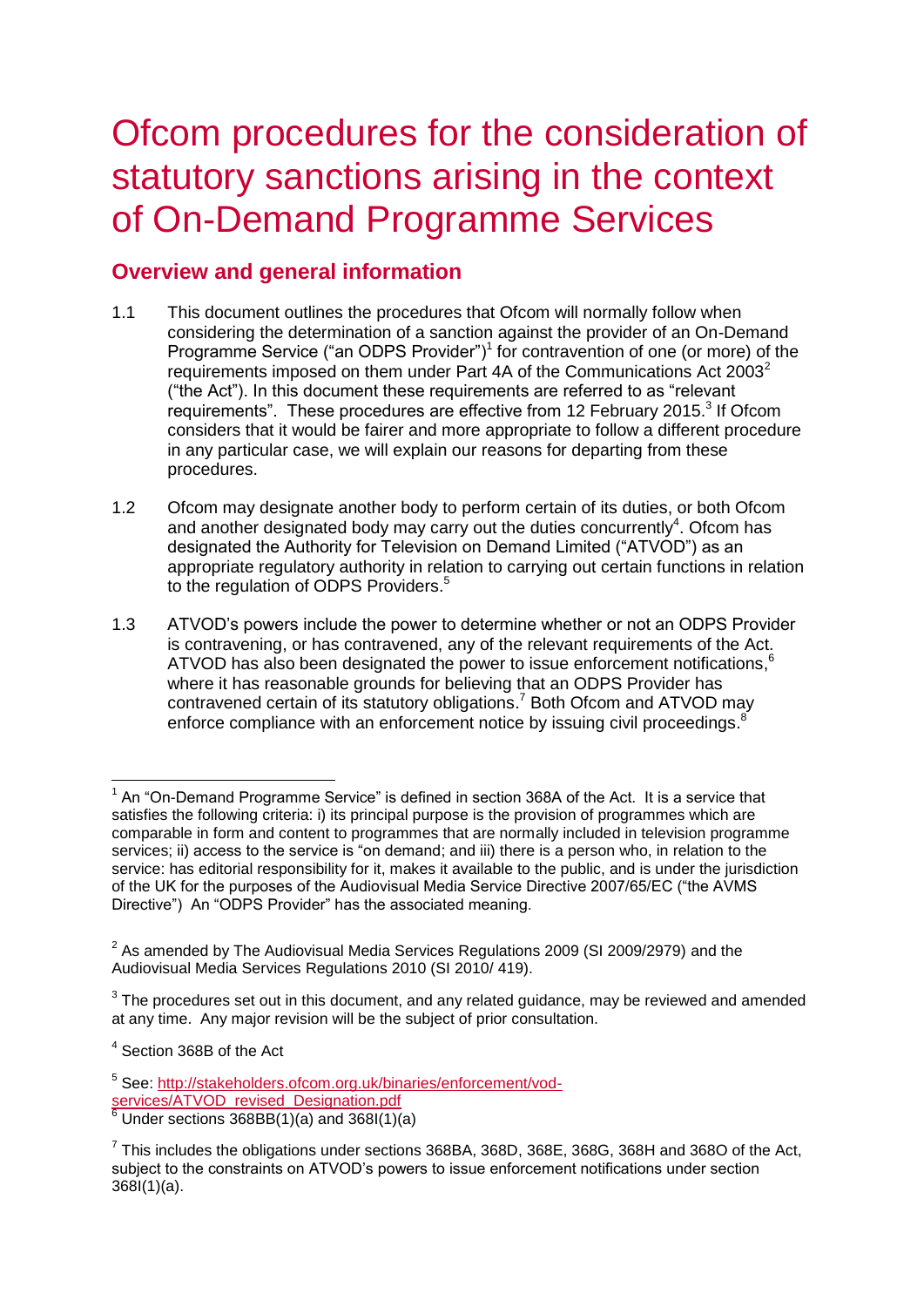- 1.4 The Act places a statutory duty on ODPS Providers to comply with the relevant requirements. These requirements include that ODPS Providers must:
	- give advance notification (to ATVOD) of the provision of their service or their intention to provide the service;<sup>9</sup>
	- $\bullet$  supply specified information to users of the service;<sup>10</sup>
	- pay the appropriate fees (to ATVOD);<sup>11</sup>
	- keep a copy of every programme contained in the service;<sup>12</sup>
	- ensure that the service does not contain material which is likely to incite hatred on the grounds of race, sex, religion or nationality;<sup>13</sup>
	- $\bullet$  ensure that the service does not contain any 'prohibited material';<sup>14</sup>
	- protect those under 18 years of age from being exposed to "specially restricted material";<sup>15</sup>
	- ensure that restrictions on advertising, sponsorship and product placement are observed;<sup>16</sup> and
	- provide the appropriate regulatory authority with such information as it may require for carrying out investigations.<sup>17</sup>
- 1.5 In the event of a contravention of the Act by an ODPS Provider (including noncompliance with any enforcement notification that has been issued by either Ofcom or ATVOD), Ofcom has the power to impose on that Provider statutory sanctions as contained in sections 368I – 368L of Part 4A of the Act. The imposition of a sanction against an ODPS Provider is a serious matter. Ofcom may, following due process, impose a sanction if it considers that an ODPS Provider has seriously, deliberately, repeatedly<sup>18</sup> or recklessly breached a relevant requirement.
- 1.6 The statutory sanctions available to Ofcom include:

<sup>9</sup> Section 368BA.

-

<sup>10</sup> Section 368D.

<sup>11</sup> Section 368NA.

- $13$  Section 368E(1)
- <sup>14</sup> Section 368E(2) and Section 368E(3)
- $15$  Section 368E(4) and Section 368(5).
- $16$  Sections 368F 368H.

 $18$  A repeated contravention of a relevant requirement would include, for example: a repeat of the contravention of the same requirement as has already been recorded; repetition of the same or similar conduct as that which earlier contravened a requirement; or multiple contraventions of other requirements.

 $8$  Under sections 368BB(6) and 368I(8) of the Act. ATVOD's power in this respect is subject to any decision that Ofcom may make as to whether or not it wishes to issue such proceedings and, in relation to the power under section 368I(8), to Ofcom's approval of any action by ATVOD.

 $12$  Section 368D(3)(zb).

<sup>&</sup>lt;sup>17</sup> Sections 368O.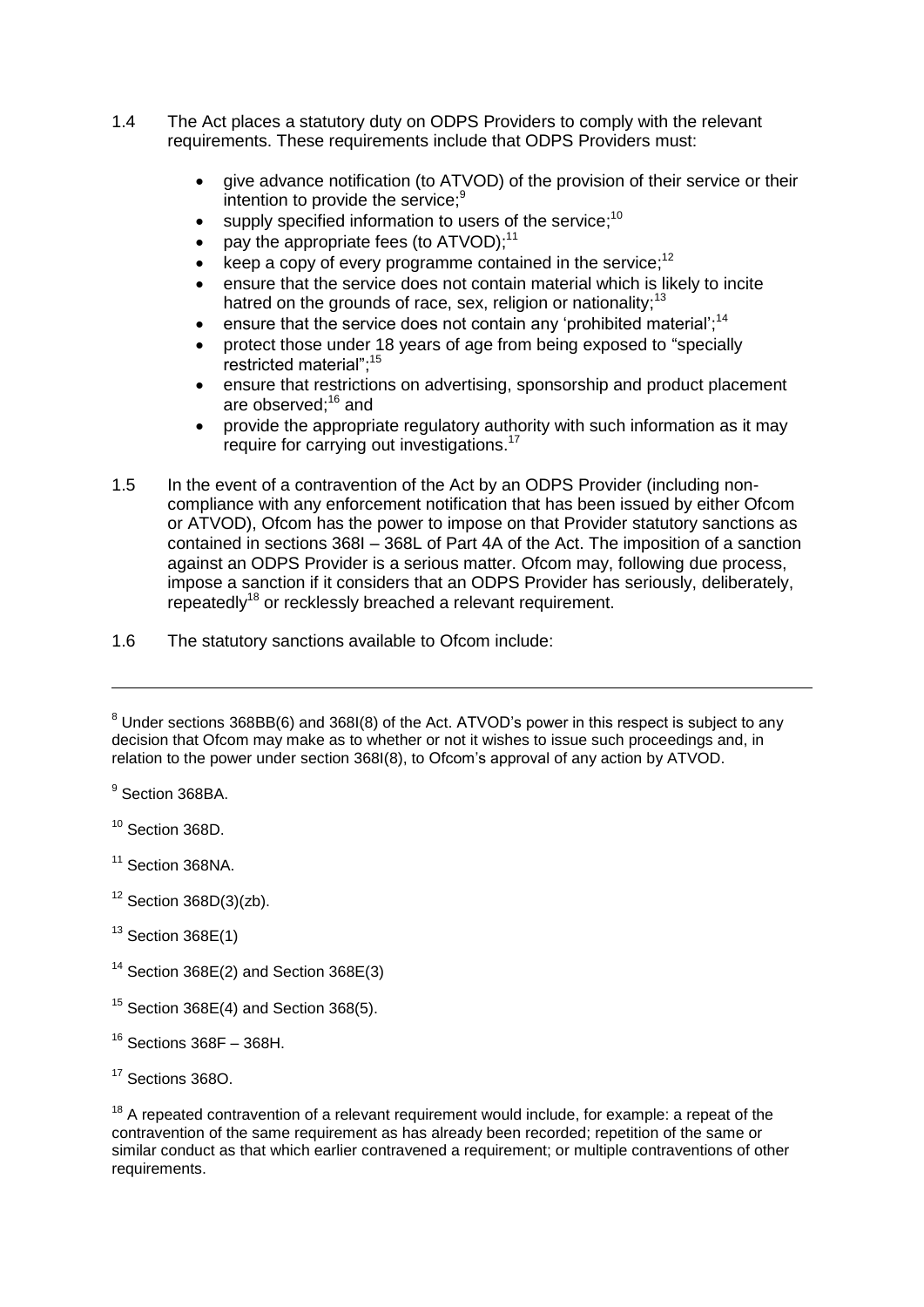- the imposition of a financial penalty; and
- the issuing of a direction to suspend or restrict the entitlement to provide the ODPS.

#### **Financial penalty**

The maximum fine for a contravention of the Act is £250,000 or an amount up to 5% of the ODPS Provider's "applicable qualifying revenue",<sup>19</sup> whichever is the greater.

1.7 Sanctions decisions reached under these procedures will be made (and, where relevant, preliminary views taken) by two senior members of the Ofcom Executive who have been given the appropriate delegated authority by the Ofcom Board. The Executive officers will normally be the Director of Content Standards, Licensing & Enforcement<sup>20</sup> and another member of the Ofcom Executive of at least equivalent seniority and with the appropriate delegated authority. Where Ofcom considers it necessary, decisions will be reached by the Ofcom Executive Officers together with Non-Executive member(s) of Ofcom's Content Board.

# **Procedures**

### **Consideration of sanctions**

- 1.8 The consideration of a sanction follows a decision by Ofcom or ATVOD that an ODPS Provider has contravened a relevant requirement. As indicated above, a case will normally be considered for the imposition of a statutory sanction when Ofcom considers that an ODPS Provider has seriously, deliberately, repeatedly, or recklessly contravened a relevant requirement.
- 1.9 If Ofcom considers that a sanction may be appropriate, it will write to the ODPS Provider with the following information as appropriate:
	- details of the contravention(s);
	- comments on any issue raised by the ODPS Provider that is material to the case;
	- details of any relevant cases on which Ofcom has already adjudicated;
	- details of the ODPS Provider's recent compliance history;
	- details of Ofcom's preliminary view on the type and level of any sanction considered to be appropriate and proportionate; and
	- a summary of the material on which Ofcom has relied in reaching its preliminary view.

<sup>-</sup> $19$  For the purposes of imposing a sanction, "qualifying revenue" for an accounting period consists of the aggregate of all the amounts received, or to be received, by the provider (or any "connected person" as defined by the Broadcasting Act 1990) of the service to which the contravention relates for the inclusion in that service of advertisements, product placement and sponsorship and in respect of charges made in that period for the provision of that service (section 368J(4)). The "applicable qualifying revenue" in relation to a provider means either the qualifying revenue for the provider's last complete accounting period falling within the period during which the provider has been providing the service to which the contravention relates **OR**, in relation to a person whose first complete accounting period has not ended when the penalty is imposed, the amount of that the appropriate regulatory authority estimates to be the qualifying revenue for that period (section 368J(3)).

 $20$  Or a Director of equivalent seniority should the Director of Content Standards, Licensing & Enforcement be unavailable for any reason.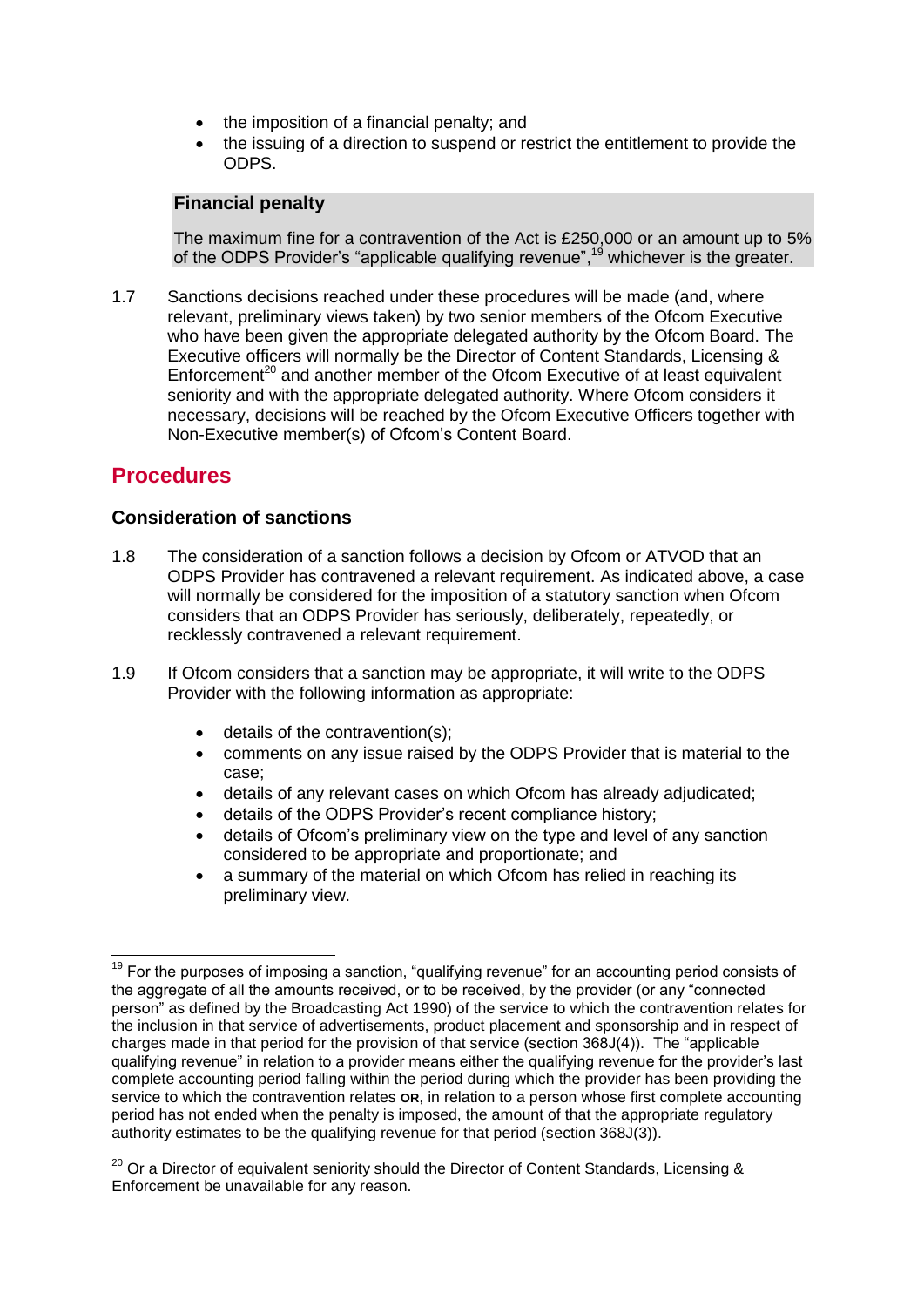The relevant documentation that Ofcom has taken into account will also be provided.

- 1.10 Where, at this stage, Ofcom considers that the appropriate sanction should include a financial penalty then it will, as appropriate, consider the penalty in accordance with the Penalty Guidelines published by Ofcom at http://www.ofcom.org.uk/about/policies-and-guidelines/penalty-guidelines/.
- 1.11 Where the sanction under consideration involves the suspension or restriction of the service, Ofcom will set out:<sup>21 22</sup>
	- its reasons for taking this view;
	- (in appropriate cases) its reasons for being satisfied that an attempt to secure compliance with the relevant requirements by issuing an enforcement notification or imposing a financial penalty has failed;
	- (in appropriate cases) details of steps that the ODPS Provider must take in order to remedy the relevant contravention and any conditions that Ofcom might include in any potential direction to suspend or restrict the service;
	- the period the ODPS Provider has for taking any specified steps and making representations; and
	- the effects of the relevant sanction(s).
- 1.12 Ofcom will then invite the ODPS Provider to make representations on its preliminary view of the type and level of any sanction being proposed. Depending on the type and level of any sanction, this may be by written and/or oral representations as Ofcom may consider appropriate.

#### **ODPS Provider representations**

 $\overline{a}$ 

1.13 When invited to make written representations on a sanctions case, an ODPS Provider should do so within 15 working days, unless otherwise specified.<sup>23</sup> In some circumstances, Ofcom may, at its discretion, invite an ODPS Provider to submit one or more sets of subsequent representations on a case, as Ofcom sees fit (it will also do so in cases where the statutory process requires so).<sup>24</sup> Ofcom may also request any information it requires from the ODPS Provider, to assist its understanding of the case or if it is necessary to ensure that the process is fair.

<sup>&</sup>lt;sup>21</sup> Where the sanction under consideration involves the suspension or restriction of the service, the information provided to the ODPS Provider at this stage may constitute a "notice" under section 368K of the Act. Where the information does constitute such a formal notice, Ofcom will make this clear and the information provided will be in line with any applicable statutory requirements.

 $22$  Where the sanction proposed is a suspension or restriction of a service under section 368L (suspension or restriction of service for inciting crime or disorder) of the Act, Ofcom will put to the ODPS Provider a preliminary view that we are minded to serve a notice under that section. The provider may make representations on this preliminary view as set out in paragraphs 1.13 - 1.15 before Ofcom decides whether to serve the notice.

<sup>&</sup>lt;sup>23</sup> This time-frame may depend on the nature and circumstances of the case. For example, in urgent cases, it may be appropriate to allow an ODPS Provider no more than 24 hours to make representations.

<sup>&</sup>lt;sup>24</sup> For example, where Ofcom decides to serve on an ODPS Provider a notice under section 368L of the Act, the provider will have the opportunity to make (further) representations within 21 days in accordance with section 368L(2)(e) (see paragraph 1.18).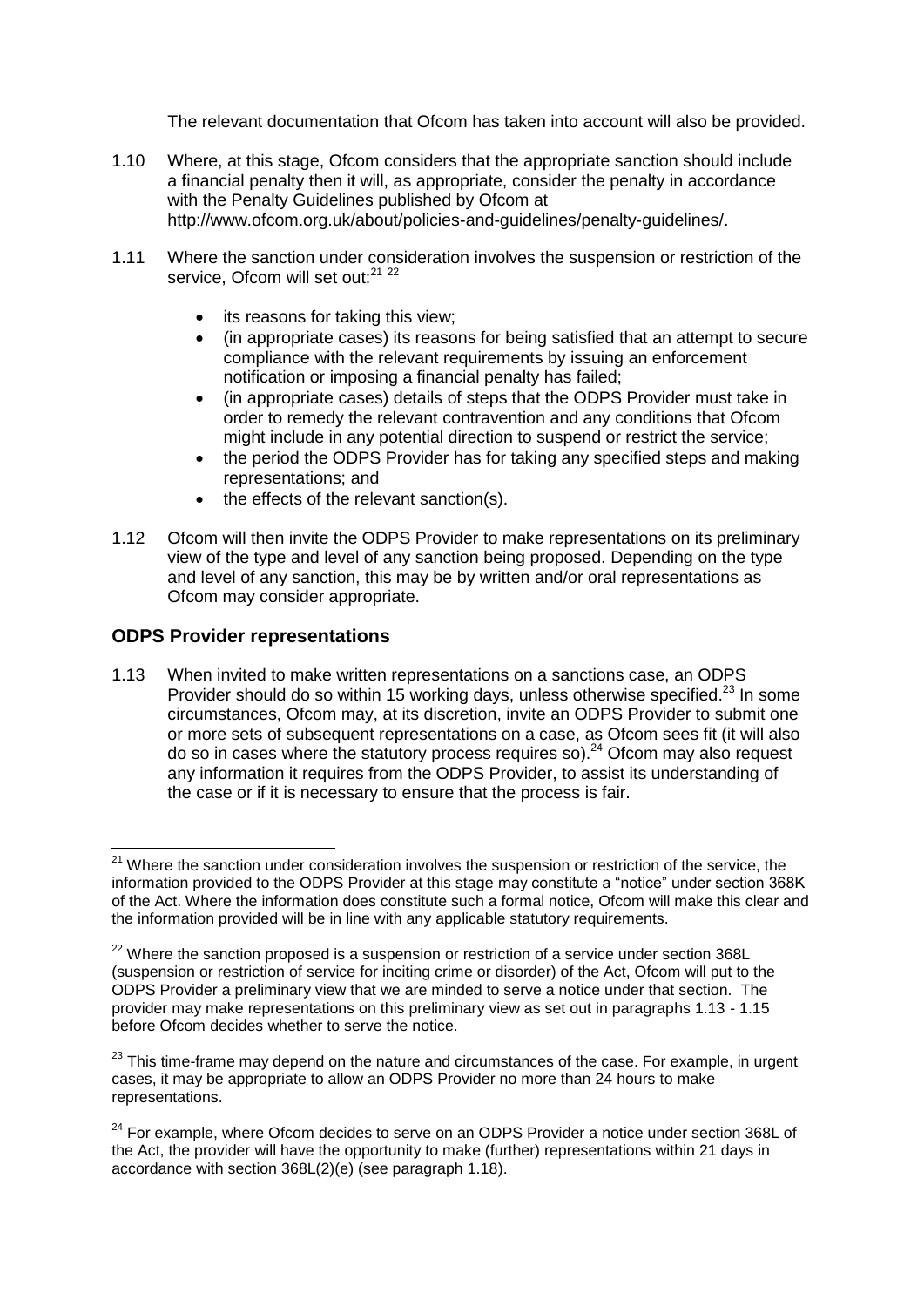## **Oral representations**

- 1.14 If Ofcom considers that, in addition to or instead of making written representations, it is necessary to invite the ODPS Provider to make oral representations in order to ensure that Ofcom can fairly and properly determine whether to impose a sanction, and the appropriate and proportionate level of any sanction, it will invite the ODPS Provider to make such representations. Ofcom will normally give the ODPS Provider at least 15 working days' notice of the date for making those representations. The hearing of such representations will be in private and may take place in England, Northern Ireland, Scotland, or Wales, as appropriate.
- 1.15 The procedure for making oral representations will be at the discretion of Ofcom. Ofcom will write to the ODPS Provider in advance of the date for hearing the representations, to set out what the procedure will be.

## **Disposal**

1.16 After consideration of written and/or oral representations from the ODPS Provider, Ofcom may decide that no sanction is appropriate in a particular case. Where this occurs, the ODPS Provider (and, where appropriate, ATVOD) will receive a notification to this effect.

### **Sanctions Decision**

1.17 If, after considering all the evidence and representations from the ODPS Provider, Ofcom believes that a sanction is appropriate, it shall consider which of the available sanctions is appropriate and will reach a decision to this effect.<sup>25</sup>

### **Suspension or restriction of entitlement to provide an ODPS**

1.18 Where, having considered the ODPS Provider's representations on Ofcom's preliminary view, Ofcom decides to serve on the Provider a notice under section  $368$ L of the Act,  $26$  the suspension or restriction of the service under that notice will take effect immediately from the date the notice is served. $27$  The ODPS Provider will then have 21 days to make (further) representations to Ofcom about whether Ofcom should issue a direction confirming the suspension or restriction of the service.<sup>28</sup>

 $27$  Section 368L(4)

 $\overline{a}$ 

 $25$  Again, where Ofcom decides that the appropriate sanction should include a financial penalty, then it will, as appropriate, have regard to the Ofcom Penalty Guidelines published at <http://www.ofcom.org.uk/about/policies-and-guidelines/penalty-guidelines/>.

 $26$  In relation to a failure to comply with any requirement of sections  $368E - 368H$  that is due to the inclusion in the service of material likely to encourage or to incite the commission of crime or lead to disorder.

 $28$  In accordance with sections 368L(2)(e) and (5) of the Act.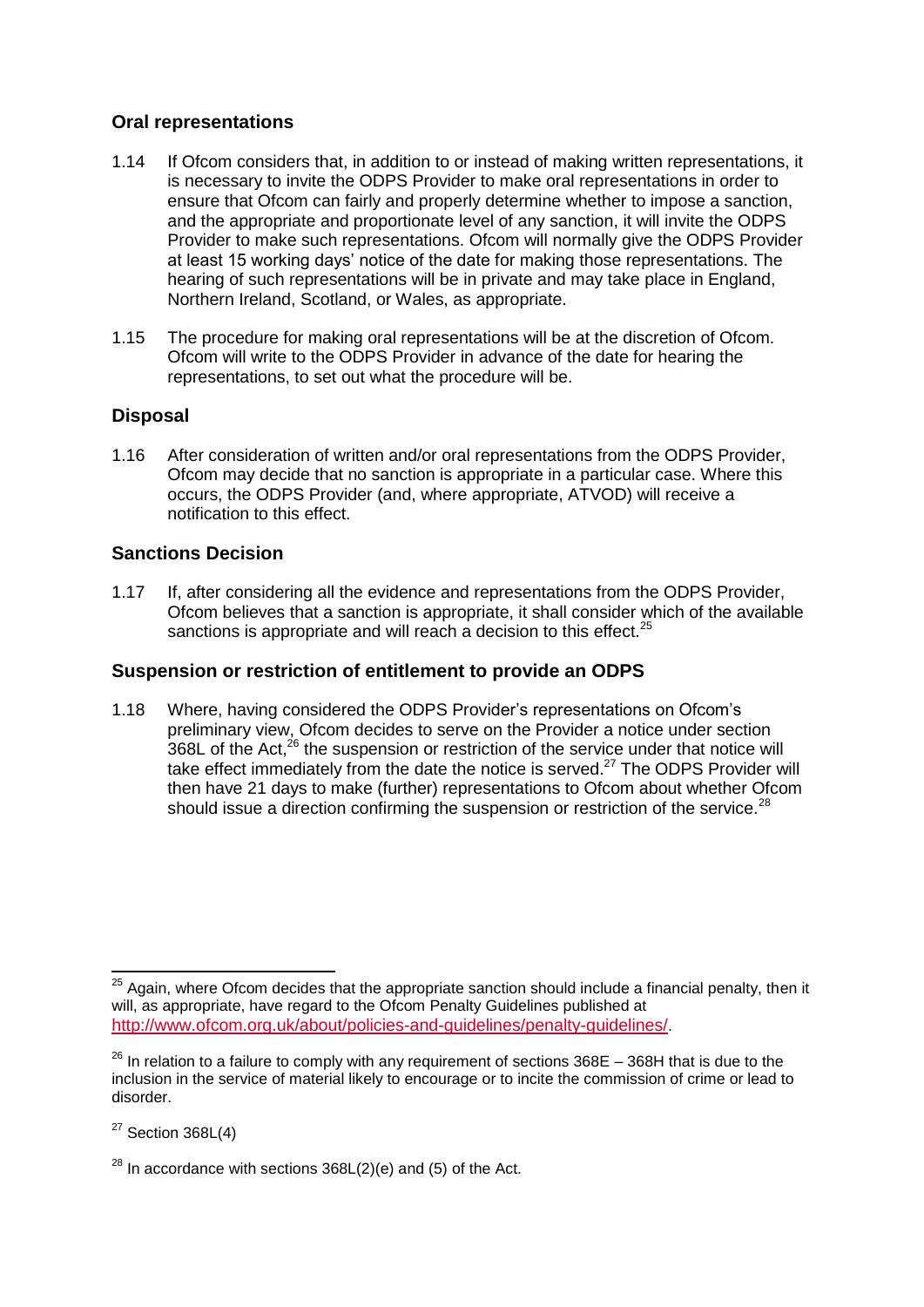- 1.19 If, at the end of the period specified by Ofcom for making representations, $^{29}$  and having considered any such representations made by the ODPS Provider, Ofcom is satisfied that:
	- (in appropriate cases) the specified steps set out in any notice under section 368K have not been taken; and
	- (in all cases) it is necessary in the public interest to give a direction,

Ofcom will issue a direction either suspending or restricting the ODPS Provider's entitlement to provide an ODPS.

1.20 ODPS Providers should note that Ofcom will regard any failure by an ODPS Provider to comply with an enforcement notification requiring the payment of a fee under section 368NA of the Act as a serious breach of a relevant requirement. If a case of non-payment is referred by ATVOD to Ofcom, Ofcom is likely, subject to an ODPS Provider's representations, to consider that the appropriate sanction would be issuing a direction suspending or restricting the ODPS Provider's entitlement to provide a service.

### **Publication of a Sanctions Decision**

- 1.21 The Sanctions Decision will normally be sent to the ODPS Provider 24 hours before its publication. Where the sanction includes a financial penalty, the level of the penalty will be omitted. The ODPS Provider will be notified of the level of any financial penalty immediately before the publication of the decision.
- 1.22 Ofcom will then proceed to publish its decision on its website.
- 1.23 Ofcom's decision is final.

#### **Non Disclosure**

1.24 Subject to any relevant obligations, it is an essential part of the integrity of Ofcom's processes and its ability to regulate fairly that all parties concerned abide by all Ofcom's published rules and procedures. These require, for example, that parties to a consideration of a sanction should not disclose any correspondence, documents and other material concerning that case<sup>30</sup> during the course of it being considered by Ofcom (see text box below). This requirement of non disclosure does not limit what Ofcom may disclose in the proper performance of its functions and/or can publish in its decision at the end of its consideration of the sanction.<sup>31</sup>

<sup>-</sup> $^{29}$  Either under paragraphs 1.13 – 1.15 above, in cases where Ofcom is considering is a suspension or restriction of a service under section 368K of the Act, or under paragraph 1.18 where Ofcom has served a notice under section 368L.

 $30$  Ofcom is obliged to meet various statutory obligations relating to the disclosure of information (for example, under the Freedom of Information Act 2000 and the Environmental Information Regulations 2004). Such obligations do not allow the use of exemptions by Ofcom in an arbitrary fashion. Information provided to Ofcom as part of an appeal may need to be disclosed by Ofcom in order to meet such obligations and nothing in these procedures can prevent Ofcom from doing so.

 $31$  Ofcom may withhold material it believes to be confidential, market sensitive or legally privileged or that it is under some other legal obligation to protect from disclosure. In such cases, the ODPS Provider will be notified that relevant material has been withheld and the reasons why.